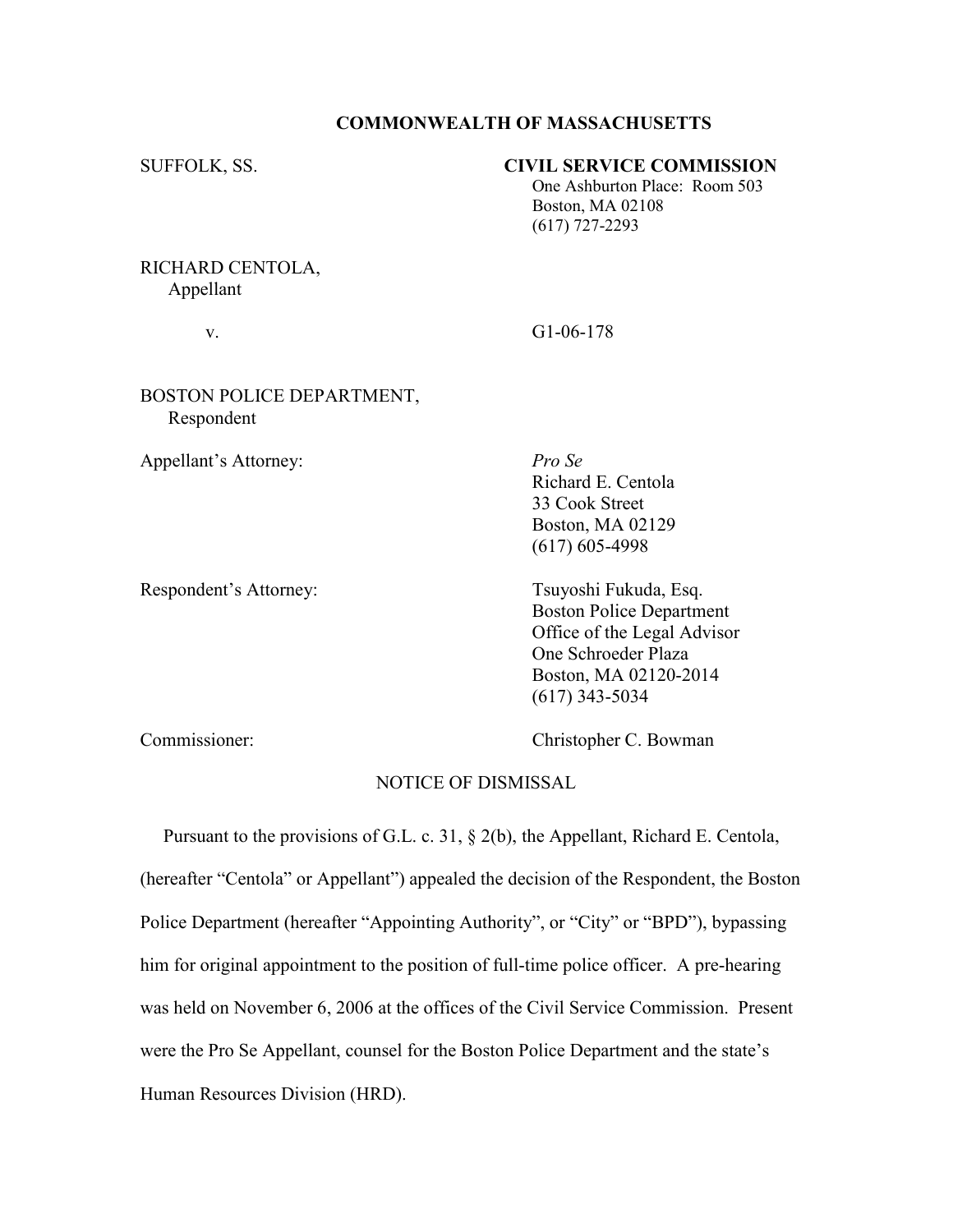During the pre-hearing conference, the parties agreed upon the following undisputed facts:

- 1. The Appellant took the civil service examination for police officer on April 30, 2005 and received a score of 91.
- 2. On December 14, 2005, upon the City's request, HRD issued to the Boston Police Department certification list number 251240 for five (5) permanent full-time Cape Verdean-Speaking Police Officers. (The number was subsequently increased to 9.)
- 3. Based on his score, linguistic abilities and the belief that he met the City of Boston residency requirement, the Appellant was ranked  $13<sup>th</sup>$  among those Boston residents willing to accept appointment as a police officer.
- 4. The City eventually selected nine (9) candidates from the certification list, five (5) of whom ranked below the Appellant.
- 5. The sole reason for bypassing the Appellant was based on his failure to meet the City's residency requirement.
- 6. According to his own assertion in his Student Officer Application, Mr. Centola resided in Brazil between December 2003 and June 2004.
- 7. In order to be eligible for the City of Boston's Residential Preference, Mr. Centola was required to reside exclusively within the City of Boston from April 30, 2004 to April 30, 2005, the one-year period prior to taking the civil service examination.
- 8. Although the Appellant was not sure of the exact day in June that he returned to Boston, he confirmed at the pre-hearing conference that it was indeed sometime in June 2004, at least 31 days outside the time period for which he was required to live in the City of Boston to receive the Residential Preference.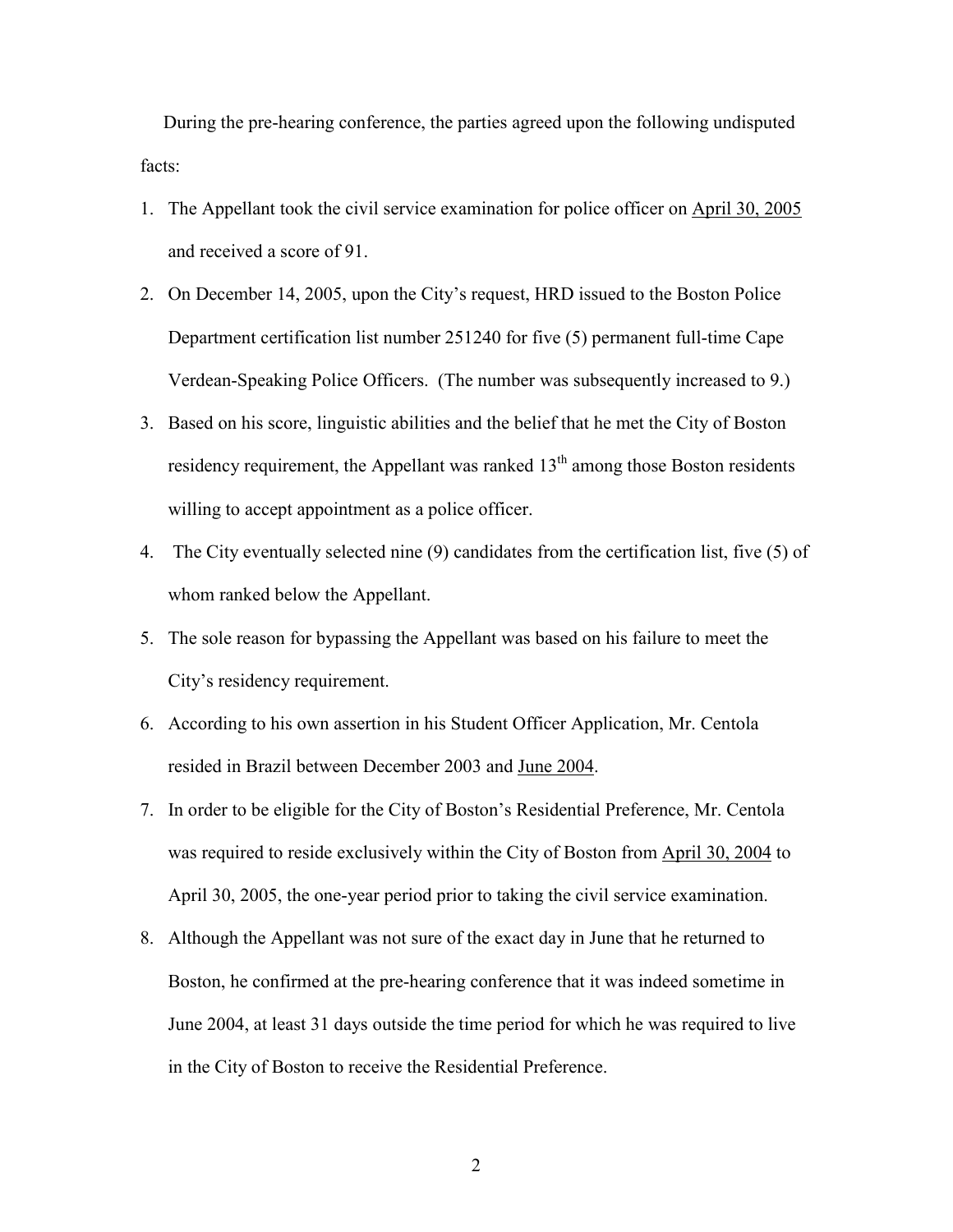- 9. According to the Appellant's application for employment and his testimony at the pre-hearing conference, he lived in Charlestown (within the City of Boston) for 21 years, from June 1982 through July 2003. The Appellant then lived with a friend in Somerville (outside the City of Boston) from July 2003 through December 2003.
- 10. According to the Appellant, his pregnant wife was "stuck" in Brazil in December 2003. The Appellant went to Brazil in December 2003 to be with his wife and soonto-be newborn child and stayed there until June 2004, when he came back to the United States and moved in with his sister's then-fiancé in Charlestown (within the City of Boston).
- 11. Since the Appellant took the civil service examination on April 30, 2005, he was required to live within the City of Boston from April 30, 2004 to April 30, 2005. Conclusion

 Since the Appellant did not return from Brazil and move in with his sister's thenfiancé until June 2004, he missed qualifying for Boston's Residential Preference by at least 31 days. Without the above-referenced residential preference, the Appellant's name can not be included on the certification list (on which he was ranked  $13<sup>th</sup>$ ) with other Boston residents. Since all of the candidates selected for the nine (9) appointments in this case were from the list of Boston residents, there was no bypass in this case.

 Subsequent to the pre-hearing in this case, counsel for the Boston Police Department made a good faith effort to determine if there was any flexibility within the Residential Preference requirements to allow for exceptions. This due diligence was exercised at the request of this Commissioner, who found the Appellant, currently an employee of the Suffolk County Sheriff's Department, to be a principled, straightforward individual who

3